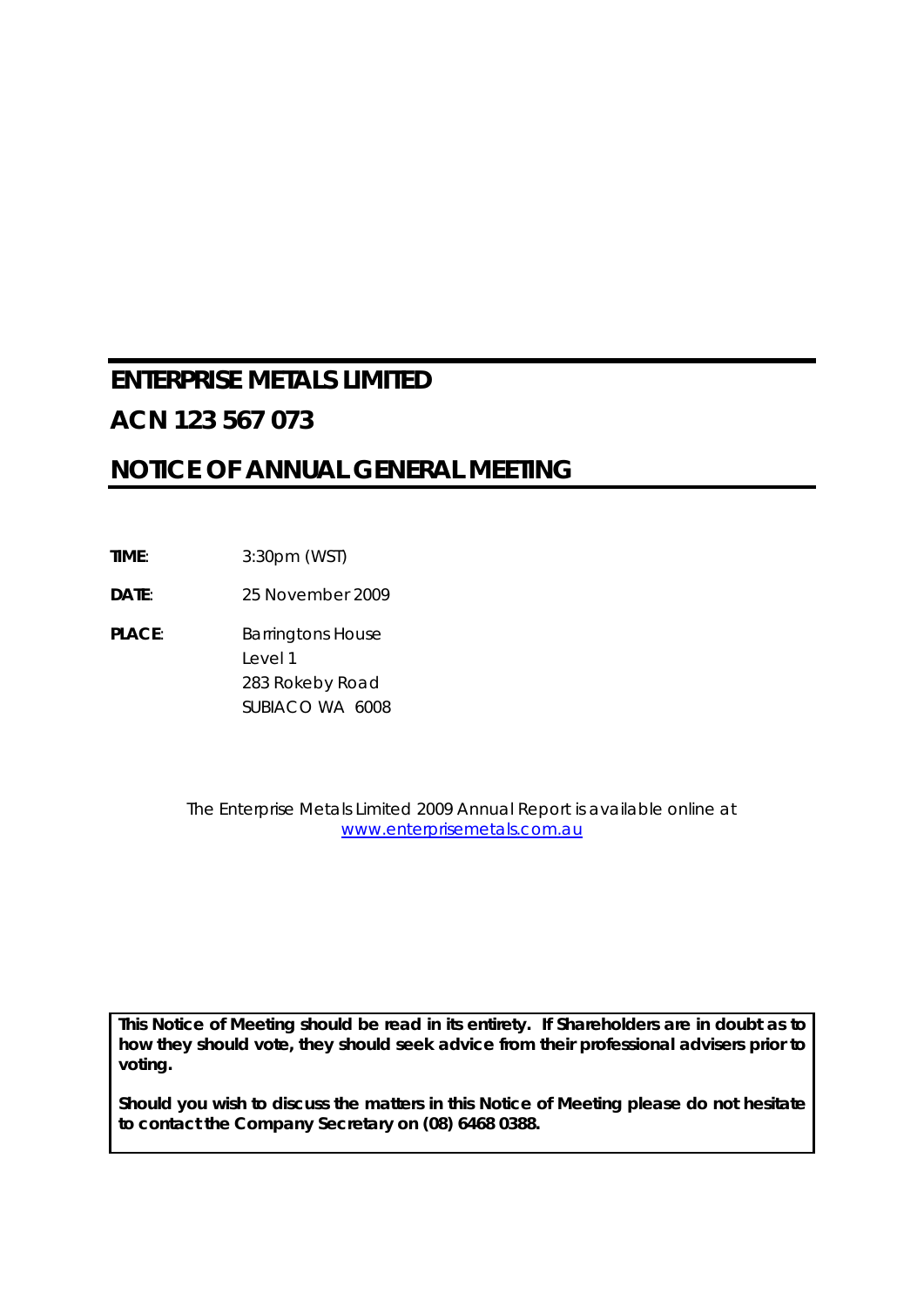## **CONTENTS PAGE**

| Notice of Annual General Meeting (setting out the proposed resolutions) |  |
|-------------------------------------------------------------------------|--|
| Explanatory Statement (explaining the proposed resolutions)             |  |
| Proxy Form                                                              |  |

## **TIME AND PLACE OF MEETING AND HOW TO VOTE**

### **VENUE**

The Annual General Meeting of the Shareholders of Enterprise Metals Limited to which this Notice of Meeting relates will be held at 3:30pm (WST) on 25 November 2009 at:

Barringtons House, Level 1, 283 Rokeby Road, Subiaco, WA, 6008

### **YOUR VOTE IS IMPORTANT**

The business of the Annual General Meeting affects your shareholding and your vote is important.

### **VOTING IN PERSON**

To vote in person, attend the Annual General Meeting on the date and at the place set out above.

### **VOTING BY PROXY**

To vote by proxy, please complete and sign the proxy form enclosed and send the proxy form:

- (a) by post to Enterprise Metals Limited, C/- Unit 6, 34 York Street, North Perth, Western Australia; or
- (b) by facsimile to the Company on facsimile number (08) 9228 0704,

so that it is received not later than 3:30pm (WST) on 23 November 2009.

### **Proxy forms received later than this time will be invalid.**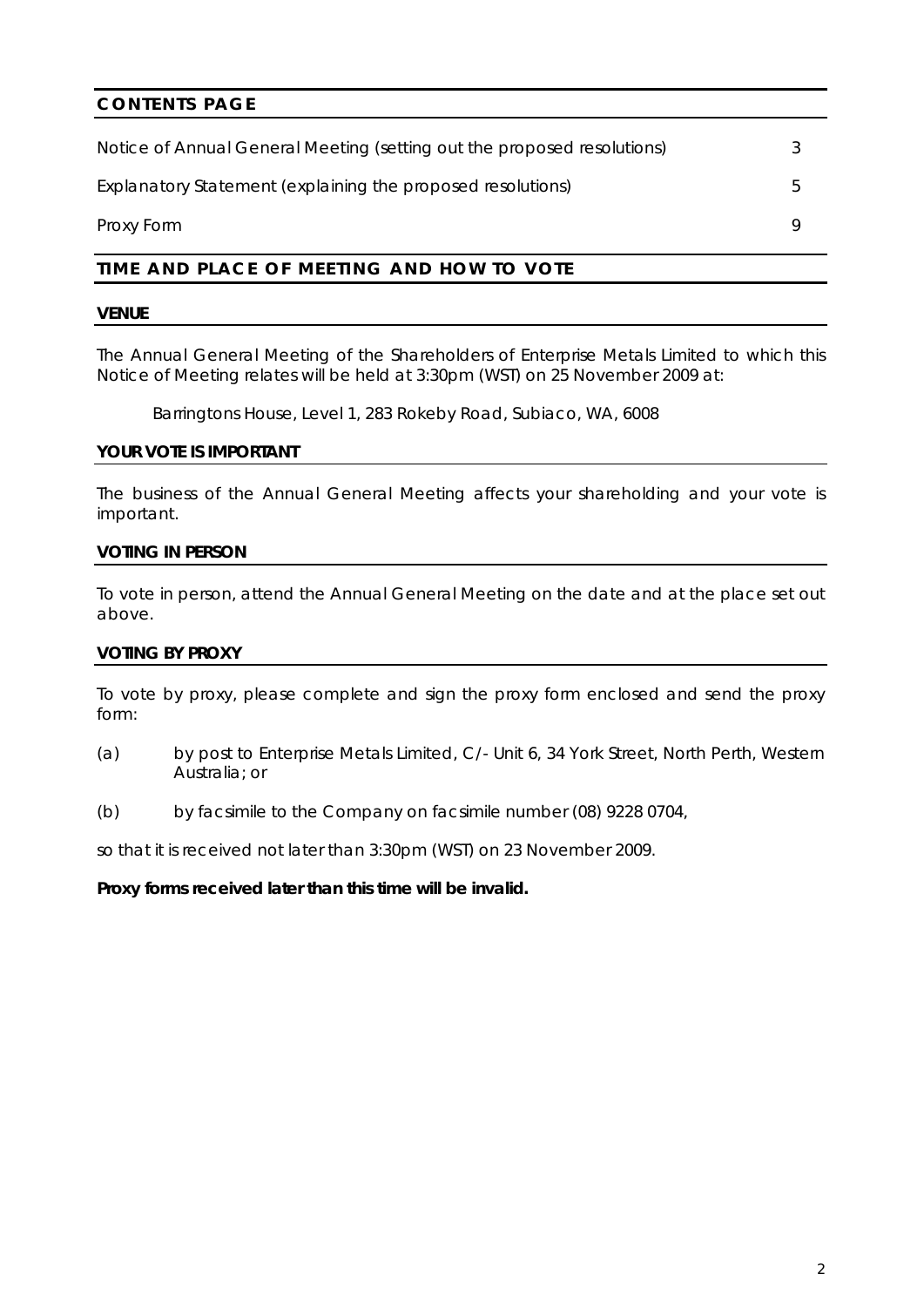## **NOTICE OF ANNUAL GENERAL MEETING**

Notice is given that the Annual General Meeting of Shareholders of Enterprise Metals Limited will be held at 3:30pm (WST) on 25 November 2009 at Barringtons House, Level 1, 283 Rokeby Road, Subiaco WA 6008.

The Explanatory Statement to this Notice of Meeting provides additional information on matters to be considered at the Annual General Meeting. The Explanatory Statement and the proxy form are part of this Notice of Meeting.

The Directors have determined pursuant to Regulation 7.11.37 of the Corporations Regulations 2001 (Cth) that the persons eligible to vote at the General Meeting are those who are registered Shareholders of the Company at the close of business on 23 November 2009.

Terms and abbreviations used in this Notice of Meeting and Explanatory Statement are defined in the Glossary.

### **AGENDA**

### **ORDINARY BUSINESS**

### **Reports and Accounts**

To receive and consider the financial statements of the Company for the year ended 30th June 2009 together with the declaration of the directors, the directors' report, the remuneration report and auditor's report.

### **1. RESOLUTION 1 – ADOPTION OF THE REMUNERATION REPORT**

To consider and, if thought fit, to pass, with or without amendment, the following resolution as a **non-binding resolution**:

*"That, for the purposes of Section 250R(2) of the Corporations Act and for all other purposes, approval is given to the adoption of the Remuneration Report as contained in the Company's annual financial report for the year ended 30th June 2009."* 

**Short Explanation**: The vote on this resolution is advisory only and does not bind the Directors or the Company.

### **2. RESOLUTION 2 – RE-ELECTION OF DIRECTOR – BRUCE HAWLEY**

To consider and, if thought fit, to pass, with or without amendment, the following resolution as an **ordinary resolution**:

*"That, for all purposes, Mr Bruce Hawley, a director of the Company who retires in accordance with clause 13.2 of the Constitution and being eligible, is re-elected as a Director of the Company."*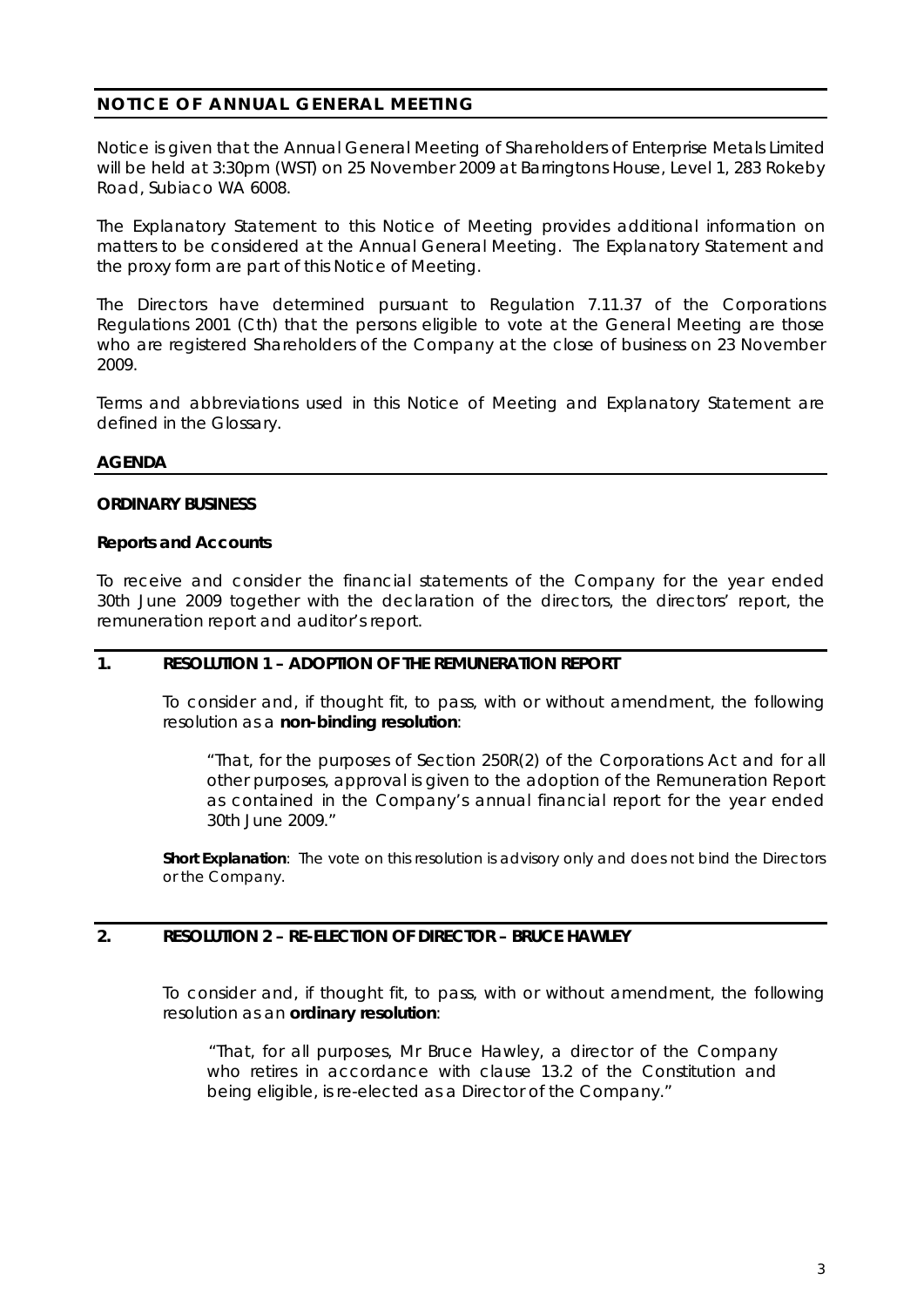### **3. RESOLUTION 3 – APPOINTMENT OF AUDITOR**

To consider and, if thought fit, to pass, with or without amendment, the following resolution as an **ordinary resolution**:

*"That, for the purposes of Section 328B(1) of the Corporations Act 2001 and for all other purposes Grant Thornton Audit Pty Ltd, trading as Grant Thornton, having been nominated and having consented in writing to act as auditor of the Company, be appointed as auditor of the Company ."* 

### **4. RESOLUTION 4 – RATIFICATION OF PRIOR ISSUE OF SECURITIES**

To consider and, if thought fit, to pass, with or without amendment, the following resolution as an **ordinary resolution**:

*"That, for the purposes of ASX Listing Rule 7.4 and for all other purposes, shareholders ratify the allotment and issue 2,563,659 Shares and 3,563,659 Options on the terms and conditions set out in the Explanatory Statement."* 

**Voting Exclusion:** The Company will disregard any votes cast on this Resolution by any person who participated in the proposed issue and a person who may obtain a benefit, except a benefit solely in the capacity of a security holder, if the Resolution is passed and any associates of those persons. However, the Company need not disregard a vote if it is cast by a person as a proxy for a person who is entitled to vote in accordance with the directions on the Proxy Form or it is cast by the person chairing the meeting as proxy for a person who is entitled to vote, in accordance with a direction on the Proxy Form to vote as the proxy decides.

### **DATED: 20 October 2009**

### **BY ORDER OF THE BOARD**

**ENTERPRISE METALS LIMITED JAY STEPHENSON COMPANY SECRETARY** 

### **Voting Exclusion Note:**

Where a voting exclusion applies, the Company need not disregard a vote if it is cast by a person as a proxy for a person who is entitled to vote in accordance with the directions on the proxy form or it is cast by the person chairing the meeting as proxy for a person who is entitled to vote, in accordance with a direction on the proxy form to vote as the proxy decides.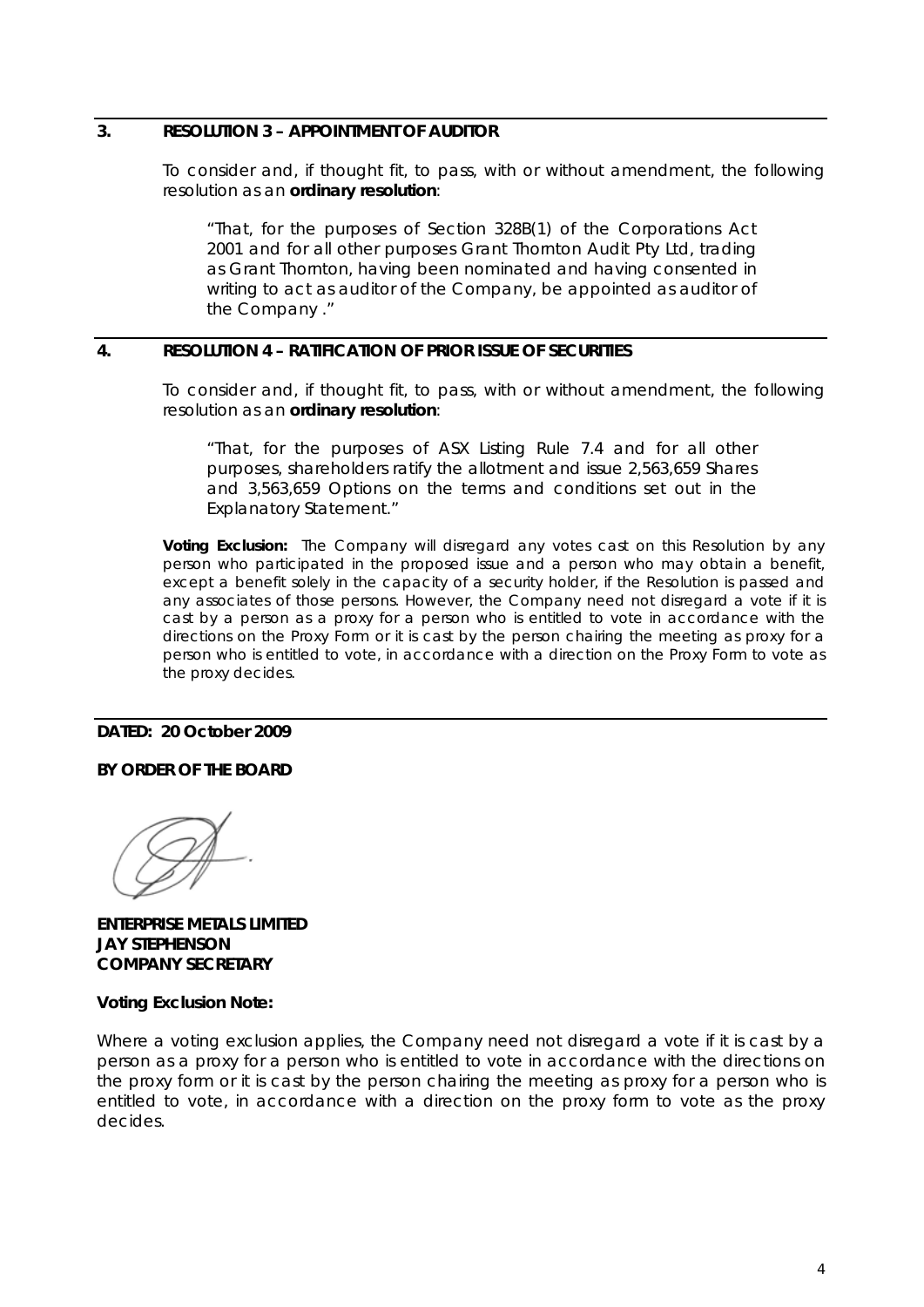### **EXPLANATORY STATEMENT**

This Explanatory Statement has been prepared for the information of the Shareholders of the Company in connection with the business to be conducted at the Annual General Meeting to be held at Barringtons House, Level 1, 283 Rokeby Road, Subiaco, WA, 6008 at 3:30pm (WST) on 25th November 2008.

This purpose of this Explanatory Statement is to provide information which the Directors believe to be material to Shareholders in deciding whether or not to pass the Resolutions in the Notice of Meeting.

### **1. FINANCIAL STATEMENTS AND DIRECTORS' REPORTS**

In accordance with the Company's Constitution, the business of the meeting will include receipt and consideration of the Company's Financial Report and reports of directors and auditors for the year ended 30th June 2009.

### **2. RESOLUTION 1 – ADOPTION OF REMUNERATION REPORT**

The Remuneration Report is set out in the Directors' Report in the Company's 2009 Annual Report. The Remuneration Report sets out the Company's remuneration arrangements for the Directors and senior management of the Company.

A reasonable opportunity will be provided for discussion of the Remuneration Report at the Meeting.

The Corporations Act requires that at a listed company's annual general meeting, a resolution that the remuneration report be adopted must be put to the shareholders.

However, Shareholders should note that the vote on this resolution is advisory only and does not bind the Directors or the Company.

### **3. RESOLUTION 2 – RE-ELECTION OF MR BRUCE HAWLEY**

Clause 13.2 of the Constitution requires that one-third of the Directors must retire at each annual general meeting.

The Company currently has three Directors and accordingly one must retire. A Director who retires under clause 13.2 of the Constitution is eligible for re-election.

Mr Bruce Hawley will retire by rotation and seeks re-election.

### **4. RESOLUTION 3 – APPOINTMENT OF AUDITOR**

The Company's auditor Grant Thornton WA Partnership has acted as the Company's auditors since its inception.

Grant Thornton has recently combined from a state based federation of firms into a single national firm. Accordingly, they are transferring all of their audit appointments into a new single national audit entity (Grant Thornton Audit Pty Ltd) to replace their various state based audit entities. For public companies the appointment of a new audit entity requires a resolution of shareholders at the Annual General Meeting.

The Board has agreed to this resolution being presented to shareholders of the Company for formal vote. To give effect to the change the current Grant Thornton audit entity has requested ASIC consent to resign in favour of their new national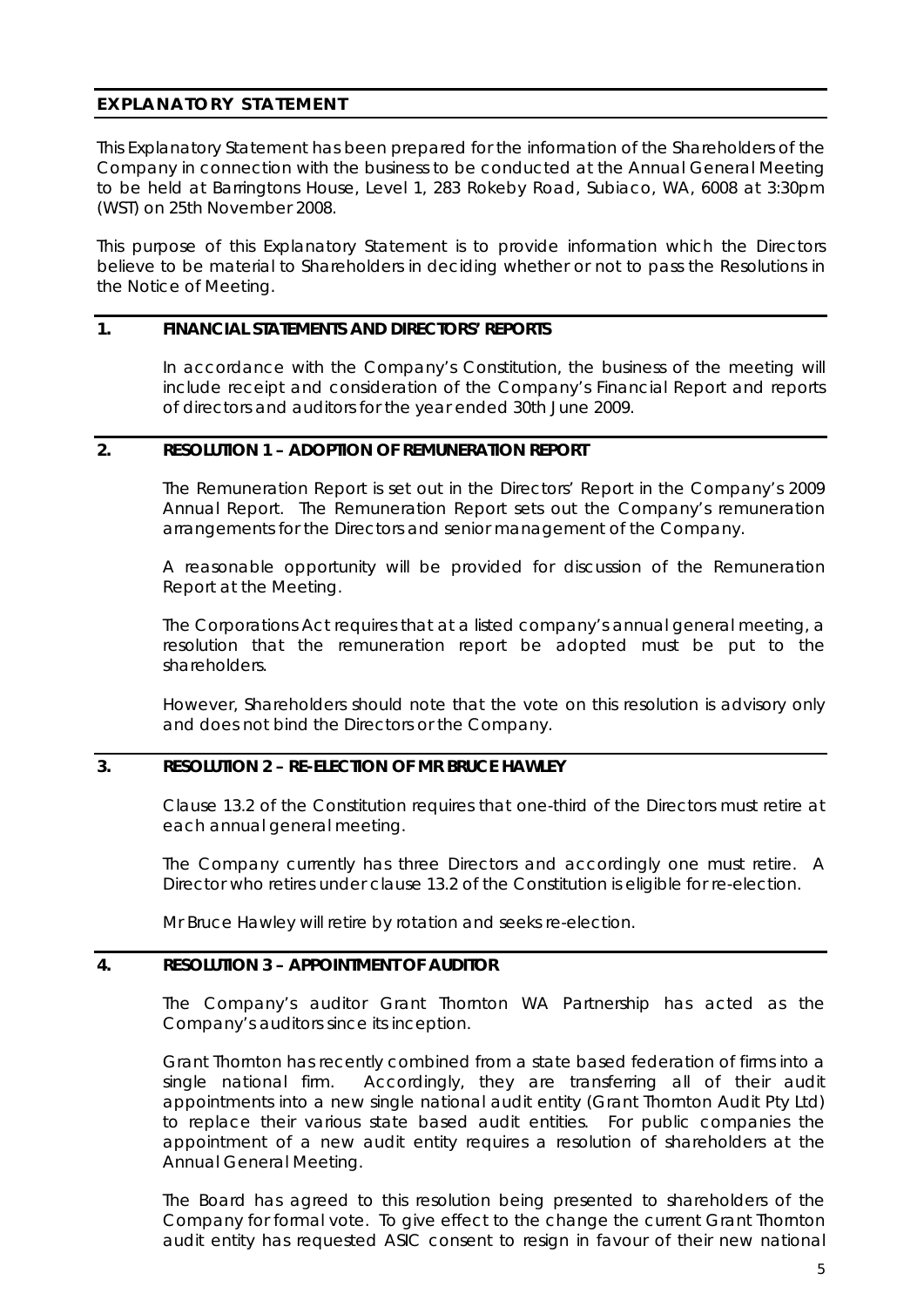Authorised Audit Company, Grant Thornton Audit Pty Ltd. The resolution is conditional upon ASIC's consent to the resignation of Grant Thornton WA Partnership, and the Company anticipates this consent will be forthcoming.

In accordance with Section 328B of the Corporations Act, notice in writing nominating Grant Thornton has been given to the Company by a shareholder. A copy of this notice is included in Annexure A of this Notice of Meeting. The appointment of Grant Thornton Audit Pty Ltd will be by vote of shareholders as an ordinary resolution.

Subject to approval by shareholders, the appointment of Grant Thornton Audit Pty Ltd will be effective for the 2010 financial year. Grant Thornton WA Partnership remained responsible for the audit for the 2009 financial year.

The Board of the Company unanimously recommends that shareholders vote to change auditors.

### **5. RESOLUTION 4 – ALLOTMENT AND ISSUE OF 2,563,659 SHARES AND 3,563,659 OPTIONS**

### **5.1 BACKGROUND**

On 16 June 2009, the Company lodged a Rights Issue and Placement Prospectus. The Offer was for the issue of 12,646,084 Shares and 12,646,084 Options, comprising one Share for every six Shares held by shareholders at an issue price of \$0.15 per Share. For every Share subscribed, one Option would be granted at no further consideration.

If the Shortfall from the Entitlement Issue was less than 5,000,000 New Shares and 5,000,000 New Options, the Company would offer the Priority Sub-Underwriters such number of Shares and Options that was equal to the difference between 5,000,000 Shares and Options (**Top-Up Offer**)and the total available Shortfall at an issue price of \$0.15 per Share.

The Entitlement Issue was underwritten by Argonaut Capital Limited (Argonaut). Argonaut subscribed for 1,000,000 Options at \$0.01 per Option as part of its underwriting agreement.

The resulting Top-Up applied for by Argonaut was 2,563,659 Shares at a price of \$0.15 per Share and 2,563,659 Options at nil consideration.

Resolution 4 seeks Shareholder approval to ratify the allotment and issue of 2,563,659 Shares at an issue price of \$0.15 per Share, 2,563,659 Options at nil consideration and 1,000,000 Options at a price of \$0.01 per Option.

ASX Listing Rule 7.1 provides that a company must not, subject to specified exceptions, issue or agree to issue during any 12 month period any equity securities, or other securities with rights to conversion to equity (such as an option), if the number of those securities exceeds 15% of the number of securities in the same class on issue at the commencement of that 12 month period.

ASX Listing Rule 7.4 sets out an exception to ASX Listing Rule 7.1. It provides that where a company in general meeting ratifies the previous issue of securities made pursuant to ASX Listing Rule 7.1 (and provided that the previous issue did not breach ASX Listing Rule 7.1) those securities will be deemed to have been made with shareholder approval for the purpose of ASX Listing Rule 7.1.

Resolution 4 seeks Shareholder ratification pursuant to ASX Listing Rule 7.4 for the allotment and issue of 2,563,659 Shares at an issue price of \$0.15 per Share, 2,563,659 Options at nil consideration and 1,000,000 Options at a price of \$0.01 per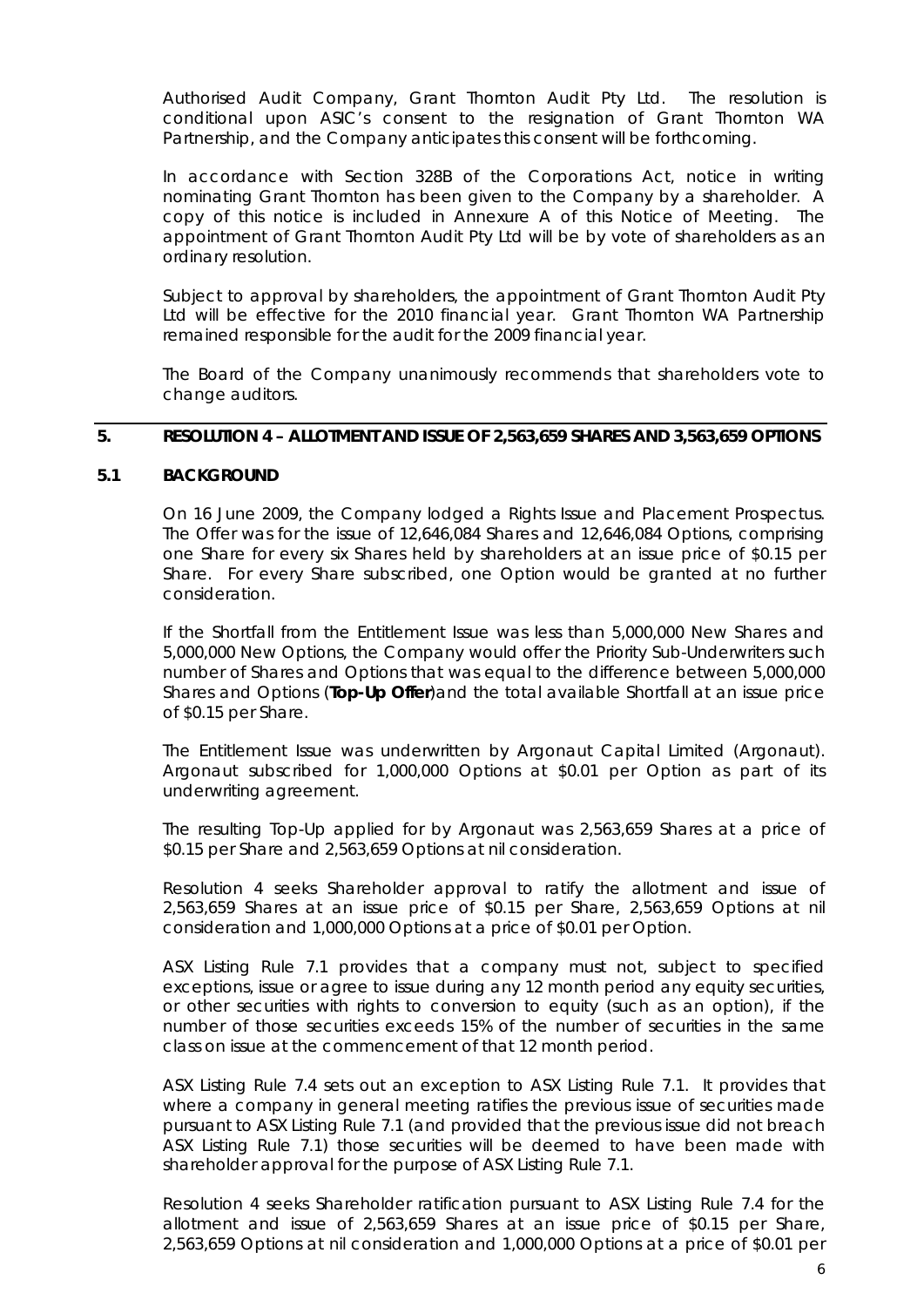Option pursuant to ASX Listing Rule 7.4

By ratifying this issue, the Company will retain the flexibility to issue equity securities in the future up to the 15% annual placement capacity set out in ASX Listing Rule 7.1 without the requirement to obtain prior Shareholder approval.

### **5.2 Technical information required by ASX Listing Rule 7.4**

Pursuant to and in accordance with ASX Listing Rule 7.5, the following information is provided in relation to the Security Ratification:

- (a) the total number of securities allotted was 2,563,659 Shares and 3,563,659 Options;
- (b) the Shares were issued at a price of \$0.15 per Share;
- (c) the Options were issued at a price of \$0.01 per Option for 1,000,000 Options and nil consideration for 2,563,659 Options;
- (d) the Shares issued were all fully paid ordinary shares in the capital of the Company and rank equally with the Company's current issued Shares;
- (e) The Options issued are excercisable at a price of \$0.25 on or before 20 June 2012;
- (f) the Shares and Options were allotted and issued to Argonaut Capital Limited. None of the subscribers were related parties of the Company; and
- (g) the funds raised from the issue of the Shares and Options (\$385,548) are being used for the further development of the Company's projects Western Australia and for working capital.

The Directors recommend that Shareholders vote in favour of Resolution 4.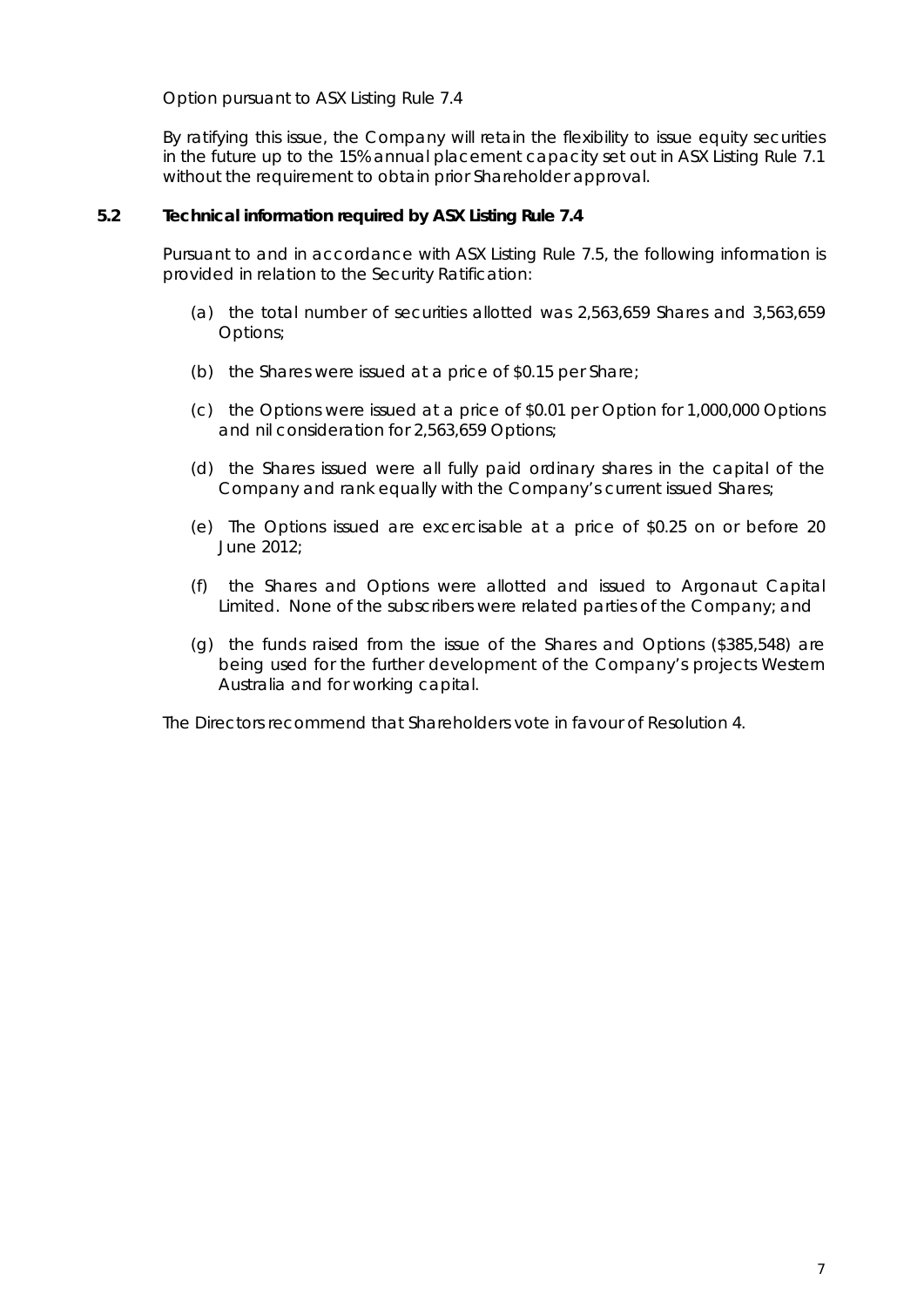### **ANNEXURE A**

14 October 2009

The Directors Enterprise Metals Limited Level 1, 430 Murray Street WEST PERTH WA 6005

Dear Sirs

## **NOMINATION OF AUDITOR**

In accordance with the provisions of section 328B of the Corporations Act, I Jay Stephenson, being a member of Enterprise Metals Limited, hereby nominate Grant Thornton Audit Pty Ltd, for appointment as auditor of that company.

Yours faithfully

JAY STEPHENSON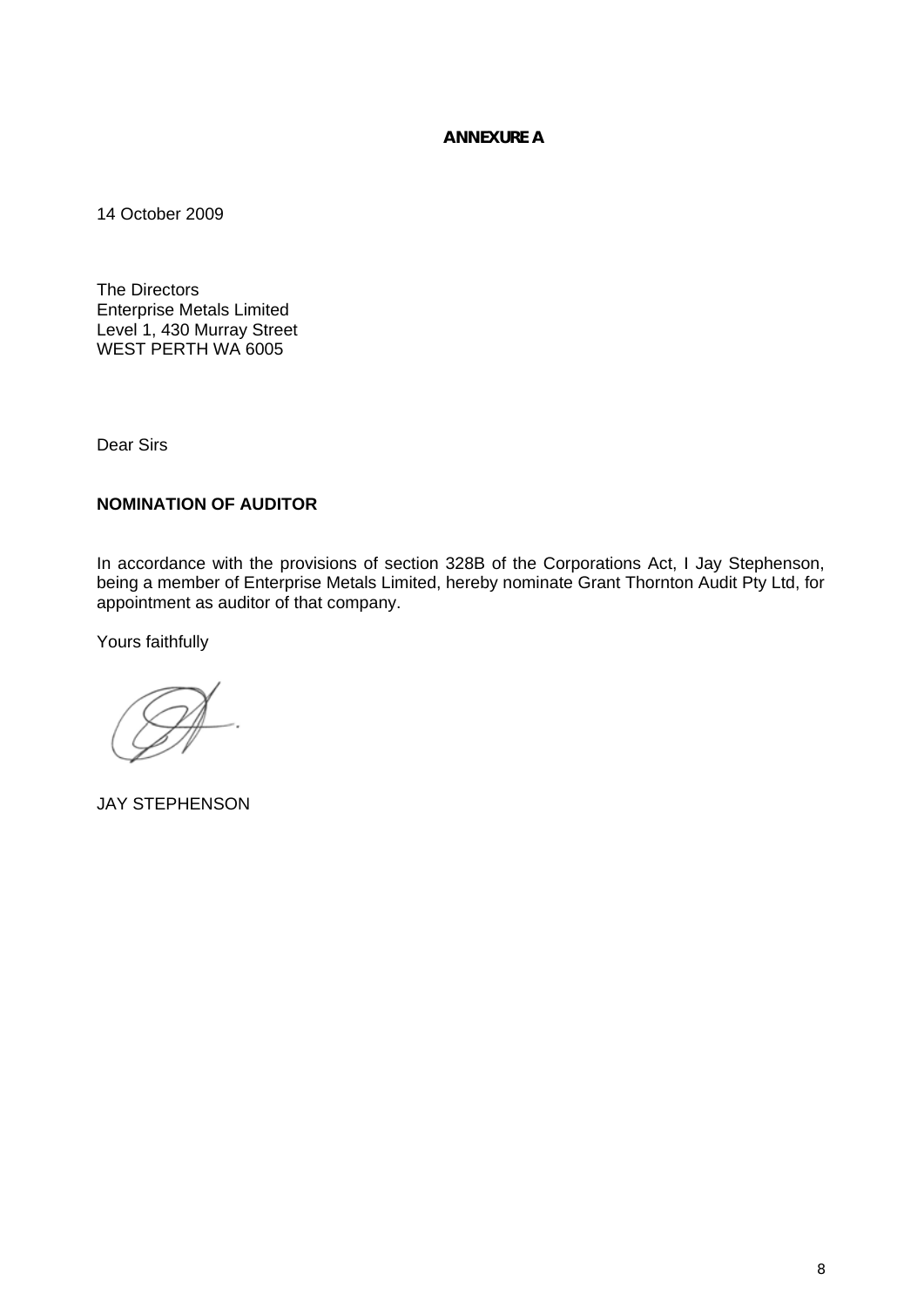# **PROXY FORM**

#### **APPOINTMENT OF PROXY ENTERPRISE METALS LIMITED ACN 123 567 073**

#### **ANNUAL GENERAL MEETING**

| I/We    |                                                                                                           |
|---------|-----------------------------------------------------------------------------------------------------------|
|         | being a Member of Enterprise Metals Limited entitled to attend and vote at the<br>Meeting, hereby         |
| Appoint |                                                                                                           |
|         | Name of proxy                                                                                             |
|         | OR                                                                                                        |
|         | Mark this box if you wish to appoint the Chairman of the Meeting as your<br>proxy                         |
|         | or failing the person so named or, if no person is named, the Chairman of the Meeting or the Chairman's   |
|         | nominee, to vote in accordance with the following directions or, if no directions have been given, as the |
|         | proxy sees fit at the Annual General Meeting to be held at 3:30pm (WST), on 25th November 2008 at         |
|         | Barringtons House, Level 1, 283 Rokeby Road, Subiaco, WA, 6008 and at any adjournment thereof. If no      |

| Voting on Business of the Annual General Meeting                                                                                                                                                                              | FOR | <b>AGAINST</b> | <b>ABSTAIN</b> |
|-------------------------------------------------------------------------------------------------------------------------------------------------------------------------------------------------------------------------------|-----|----------------|----------------|
| Resolution 1 – Adoption of the Remuneration Report<br>Resolution 2 - Re-election of Mr Bruce Hawley<br>Resolution 3 - Appointment of Auditors<br>Resolution 4 – Allotment and Issue of 2,563,659 Shares and 3,563,659 Options |     |                |                |

directions are given, the Chairman will vote in favour of all the resolutions.

### *OR*

In relation to these Resolutions, if the Chairman is to be your proxy and you do **not** wish to direct your proxy how to vote on these Resolutions, please place a mark in this box  $\square$ 

By marking this box, you acknowledge that the Chairman of the meeting may exercise your proxy even if he has an interest in the outcome of the resolution and votes cast by him other than as proxy holder will be disregarded because of that interest. If you do not mark this box, and you have not directed your proxy how to vote, the Chairman of the meeting will not cast your votes on these Resolutions and your votes will not be counted in computing the required majority if a poll is called on these Resolutions. The Chairman intends to vote in favour of these Resolutions.

#### **IF THE CHAIRMAN IS TO BE YOUR PROXY IN RELATION TO RESOLUTIONS 1 TO 4 YOU MUST EITHER MARK THE BOXES DIRECTING YOUR PROXY HOW TO VOTE OR MARK THE BOX INDICATING THAT YOU DO NOT WISH TO DIRECT YOUR PROXY HOW TO VOTE, OTHERWISE THIS APPOINTMENT OF PROXY IN RELATION TO RESOLUTIONS 1 TO 5 WILL BE DISREGARDED.**

If you mark the abstain box for a particular item, you are directing your proxy not to vote on that item on a show of hands or on a poll and that your shares are not to be counted in computing the required majority on a poll.

If two proxies are being appointed, the proportion of voting rights this proxy represents is

Signed this day of 2009

 $\frac{0}{6}$ 

**By:** 

Signature Director

**Individuals and joint holders Companies (affix common seal if appropriate)** 

Signature Director/Company Secretary

Signature Superintendence Sole Director and Sole Company Secretary